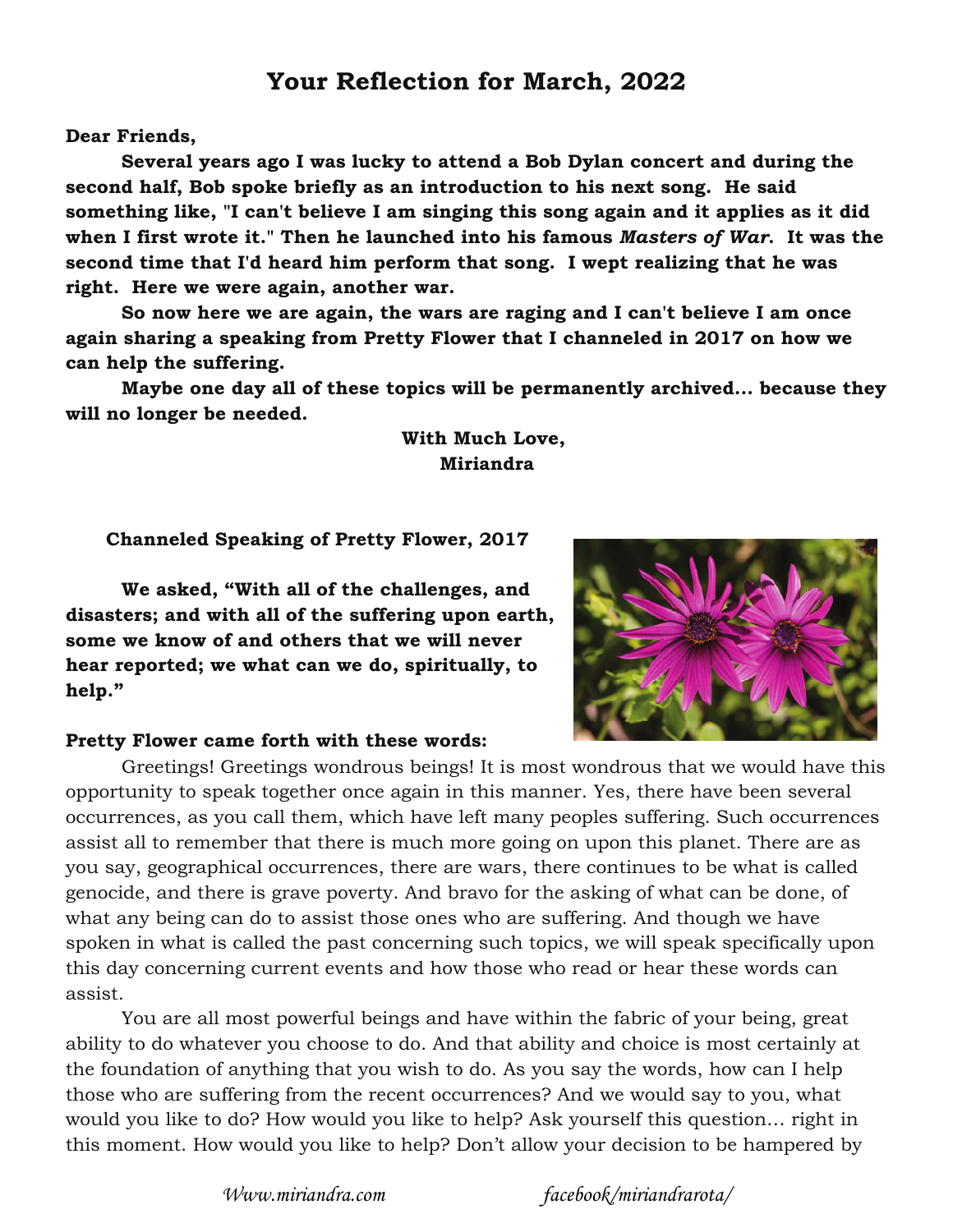beliefs in limited abilities, limited finances, or any other limitation.

For example, when you think of those ones who are buried beneath great rubble, what would you choose to do? Would it be, beloved being, that you would place yourself within an expanded consciousness or a meditative state or what you call a peaceful manner of being… and would you speak to those ones? Would you whisper words like *"You are not alone. I am here now. I have called forth the light beings to come to you and be with you."* Would you whisper words like *"Always are you resting in the arms of Divine Love".*

Or another example, would you breathe a soft breath upon that suffering brow? Would you, in your peaceful state, close your eyes and breathe forth… literally gently breathe your breath forth to fill those ones who are gasping for breath? Would you breathe the peace which resides within your being into the hearts and minds of those who reside in panic? Would you send forth the love that you have received, allowing it to multiply, to fill the hearts of those who weep from great loss of family?

Or another example, would you speak softly to those ones who are passing from physical? Would your words be, *"Oh great Light Beings come forth and guide these ones Home."* As some have spoken in the past, would you say, *"Go to the light, go toward your Home of homes."* 

*And when you weep for the knowing of the suffering of another, you are incarnating great compassion as the One.* 

Within all of these examples flows forth the knowing that you are most capable of doing that which you choose to do, assisting in ways that call to you.

Another example, would you whisper into the heart and mind of that lost child wandering and looking for his or her parent, *"Oh beloved one, you are not alone."* Then would you speak outward saying, *"Oh Light Beings hear this child and guide him or her into loving arms."* 

In these ways and in many other manners of being, beloved ones, can you assist those who are suffering. Yet there is another way and that is one that you have heard many times before. It is to remember that you are and all beings are as One Being. When you find peace within your being, you are incarnating peace as the One. When you laugh and feel joy, you are incarnating laughter and joy as the One. And when you weep for the knowing of the suffering of another, you are incarnating great compassion as the One.

Remember, dear beloved being, you are so very much more than you have imagined. Yet we know you and would know you anywhere in any realm. You are filled with Light, even when you feel as though you have lost your own way. You are filled with Love as you are the Love itself. Within your creativity resides the creative spark of all that has ever taken form and released form.

Then we speak for you in this manner *for the love of all that you are*.

*There once was a child* who was walking upon the pathway. And as that child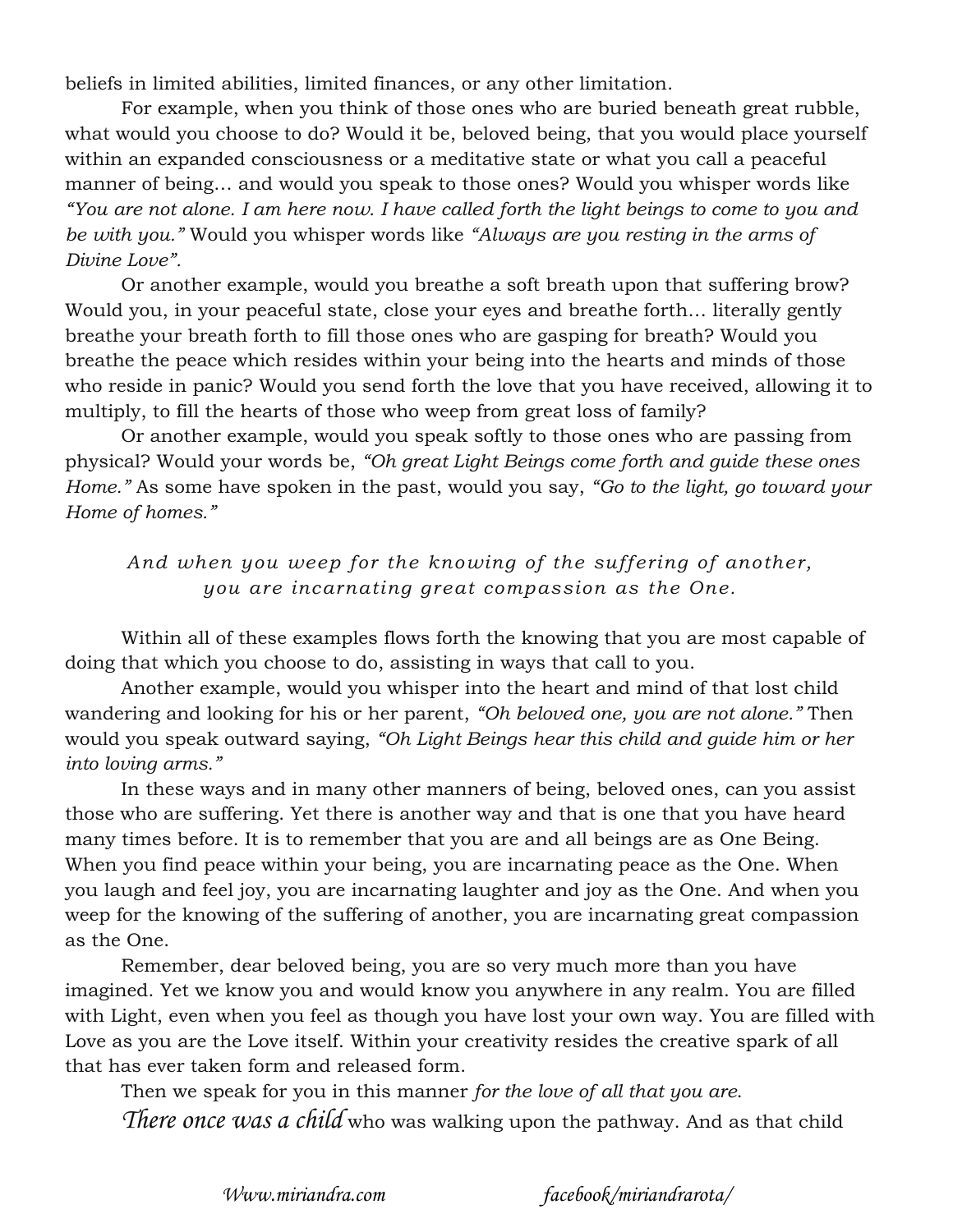was walking upon the pathway there came to be, coming from the other direction so to speak, another child. Both children saw each other and as they came closer and closer, the one girl child did say across the remaining expanse, "Hello! I am walking with my turtle friend. Have you met the turtle?"

The boy child did see that indeed and in truth, the little girl was walking right beside a turtle. The boy said, "No, I have not met the turtle."

"Oh," said the little girl. Then she turned to her friend the turtle and said, "Turtle, I thought that you had met everyone on this pathway."

"I have," said the turtle.

"But this boy says…"

"I know," interrupted the turtle. "He says that he hasn't met me, but I have met him."

"Oh," said the little girl and she kept walking toward the boy. While she was walking, she was thinking and wondering. After a while she asked, "Turtle, how can that be? How can it be that you have met the boy, but he has not met you?"

The turtle smiled to himself. He knew the little girl would ask more questions. She always did. It was what he enjoyed the most about walking with her. "He was asleep," answered the turtle. "He was asleep and I met him while he was sleeping." He thought that did answer her question, yet he also did know that it was most likely she would ask another question and then another. He kept walking.

After a time the little girl asked, "Turtle, who did then introduce you to the boy who was sleeping?"

"No one," he answered.

"But then, how did you meet?"

The turtle didn't answer right away. And the turtle and the little girl reached the boy before he could answer her question.

"Hello!" said the boy as he looked to the little girl and then to the turtle. He stepped closer to the turtle and said, "I believe we have not met. I am boy and you must be turtle."

The turtle smiled within the joy the boy was spreading about him. "I am pleased to meet you," said the turtle. "Thank you for introducing yourself to me."

The boy turned to the little girl and said, "I don't believe we have met either. I am boy and you must be…"

"I am the turtle's friend and I am a little girl," the little girl said.

All three continued to walk together as the boy turned and walked with the two. After a time, the little girl said to the boy, "Turtle says that he met you once before, but you were sleeping."

"Yes," said the boy, "I was sleeping and I dreamed that I saw turtle."

The little girl stopped walking and turned her wide-open eyes toward the boy. "You dreamed that you saw the turtle!"

"Yes," said the boy. "Don't you dream?"

"Of course I do," assured the little girl. "But… I don't remember dreaming of turtle."

"You don't," said the turtle.

"But…" she began.

"You don't need to," said the turtle.